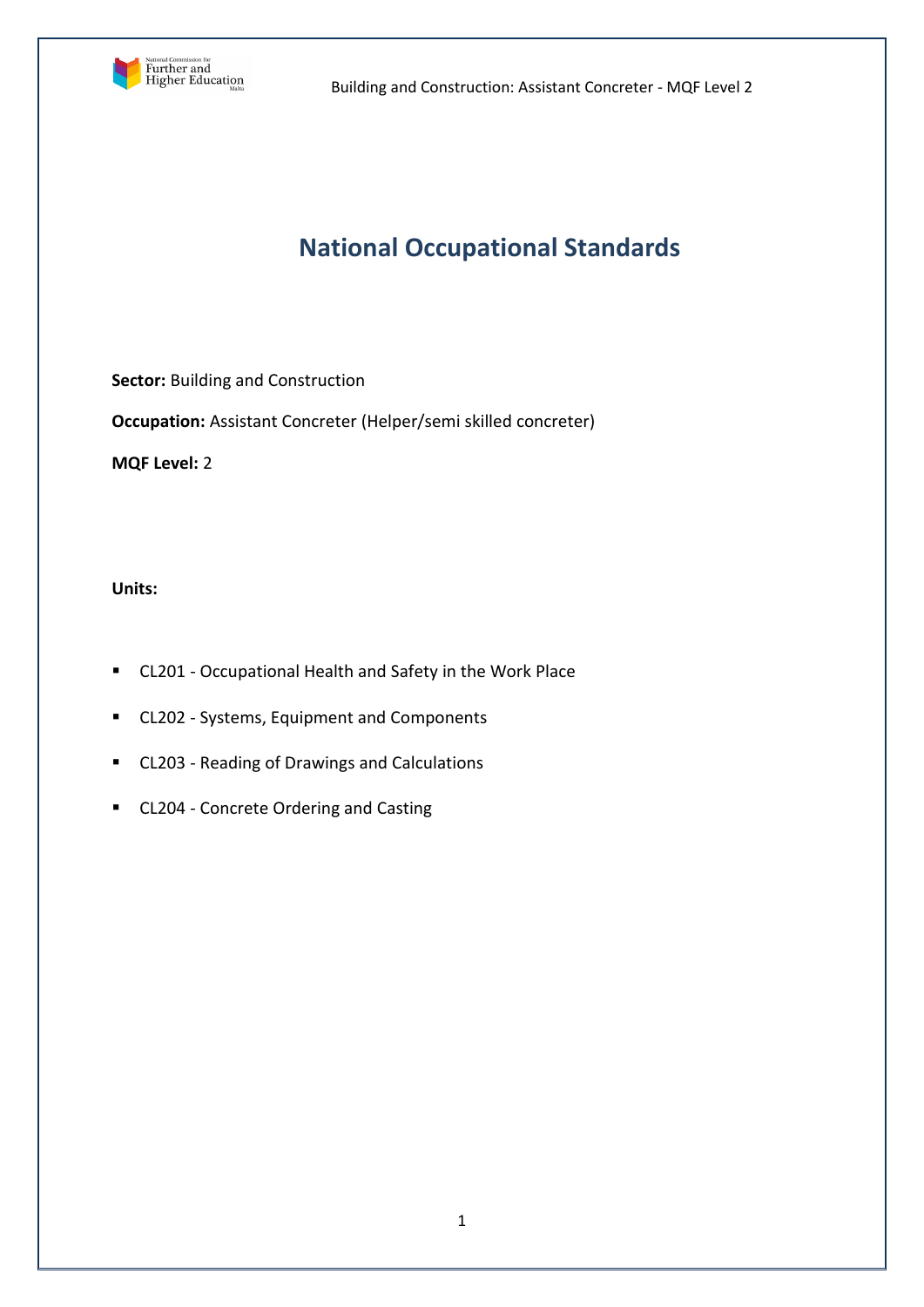

# **CL201 - Occupational Health and Safety in the Work Place**

This unit is about being able to use safe procedures and safe work practices. The persons carrying out this work must possess the necessary knowledge and skills to ensure that their actions do not create health and safety risks to themselves or to others. The person should be able to understand risks and hazards associated within the working environment and follow all safety instructions given.

# **Performance Criteria**

The candidate must have the necessary knowledge and skills to:

- 1. Carry out safe working practices to prevent hazards and to ensure the safety of one self, workers and members of the public.
- 2. Carry out safe working practices when using appropriate equipment and materials to prevent damages to work areas and injuries to oneself and 3rd parties.
- 3. Assess any risk in own working area prior to commencement of work.
- 4. Apply the necessary skills to assist in erecting, and dismantling access equipment less than 2m in height
- 5. Conform with the official risk assessment covering the job assigned and the working area.

#### **Required Knowledge**

The MQF Level 2 assistant concreter must know and state:

- 1. The roles and responsibilities of themselves and others under the Health and Safety Act.
- 2. The health and safety risks associated with their role which includes tools, materials and equipment used and working practices and procedures.
- 3. The potential hazardous material commonly found at the workplace.
- 4. The procedures for dealing with potential hazardous material in the place of work.
- 5. The health concerns associated with the workplace and safe practices when carrying out work.
- 6. The hazards and potential hazards at the place of work (such as electricity, slippery and uneven surfaces, dust and fumes, handling and transporting, contaminants and irritants, fire, heights, improper use of tools and equipment).
- 7. The importance of being alert to the presence of hazards in the place of work.
- 8. The responsible persons to whom to report health and safety matters or any other occurring hazards.
- 9. The emergency procedures in the place of work.
- 10. The first aid facilities that exist within the work area.
- 11. The importance of having an induction meeting prior to commencement of work on a new site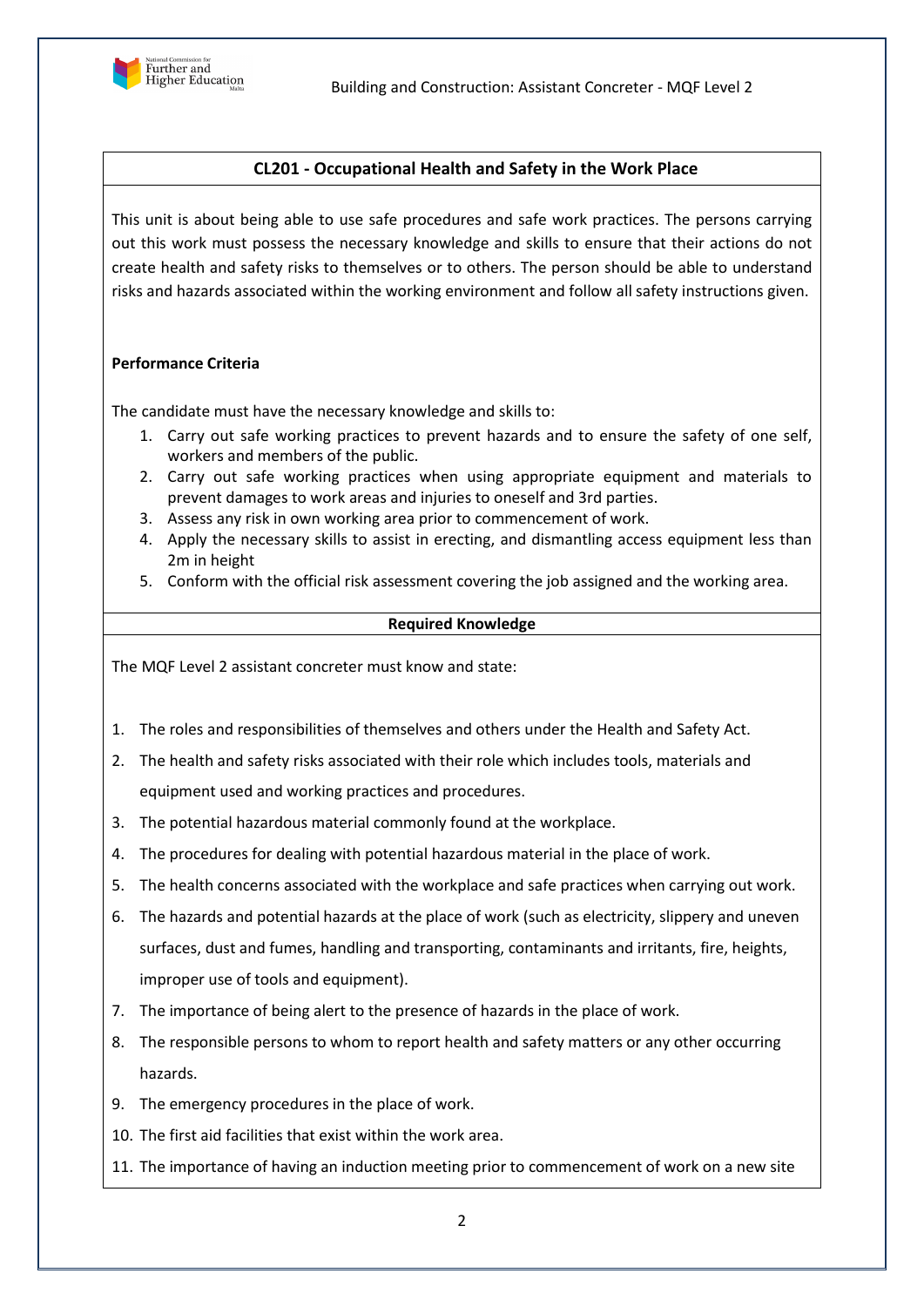

- 12. The best way to make use of barricades, industrial hurdles, and warning signs to make areas clearly marked out of bounds.
- 13. The safety procedures when using scaffold platforms (not erecting and dismantling scaffold platforms).
- 14. The necessary safety precautions including the use of protective clothing and equipment for a range of applications.
- 15. The methods used for protecting own and third party property and personnel. .
- 16. When it is required to isolate domestic water services from the main water supply and any other services as applicable
- 17. Any toxic effect from materials commonly used on construction sites.
- 18. The preventative and remedial actions to be taken in the case of exposure to materials hazardous to health.

# **Required Skills**

- 1. Identify which health and safety procedures are relevant to the working environment.
- 2. Seek expert assistance when help is needed.
- 3. Ensure compliance with duties and obligations as defined by the Occupational Health and Safety Act, any recent amendments and any relevant regulation and legislation
- 4. Follow workplace policies and employers/supervisors' instructions for the safe use and maintenance of tools and equipment.
- 5. Assist in controlling health and safety hazards within the job responsibility and following instructions.
- 6. Participate and cooperate with supervisor during the induction meeting held prior to commencement of work on a new site.
- 7. Report any hazards which may present risk to relevant persons.
- 8. Follow correct procedures in the event of injuries to themselves or others.
- 9. Take remedial action where work methods within own remit are not in line with control measures noted and identified from risk assessment.
- 10. Locate and switch-off temporary or fixed electrical switch gear, systems isolating valves as instructed in the health and safety procedures.
- 11. Follow instructions to assist in carrying out the safe erection and dismantling of simple access platforms less than 2m high.
- 12. Use the access platforms and all scaffolds that are fit for use safely and appropriately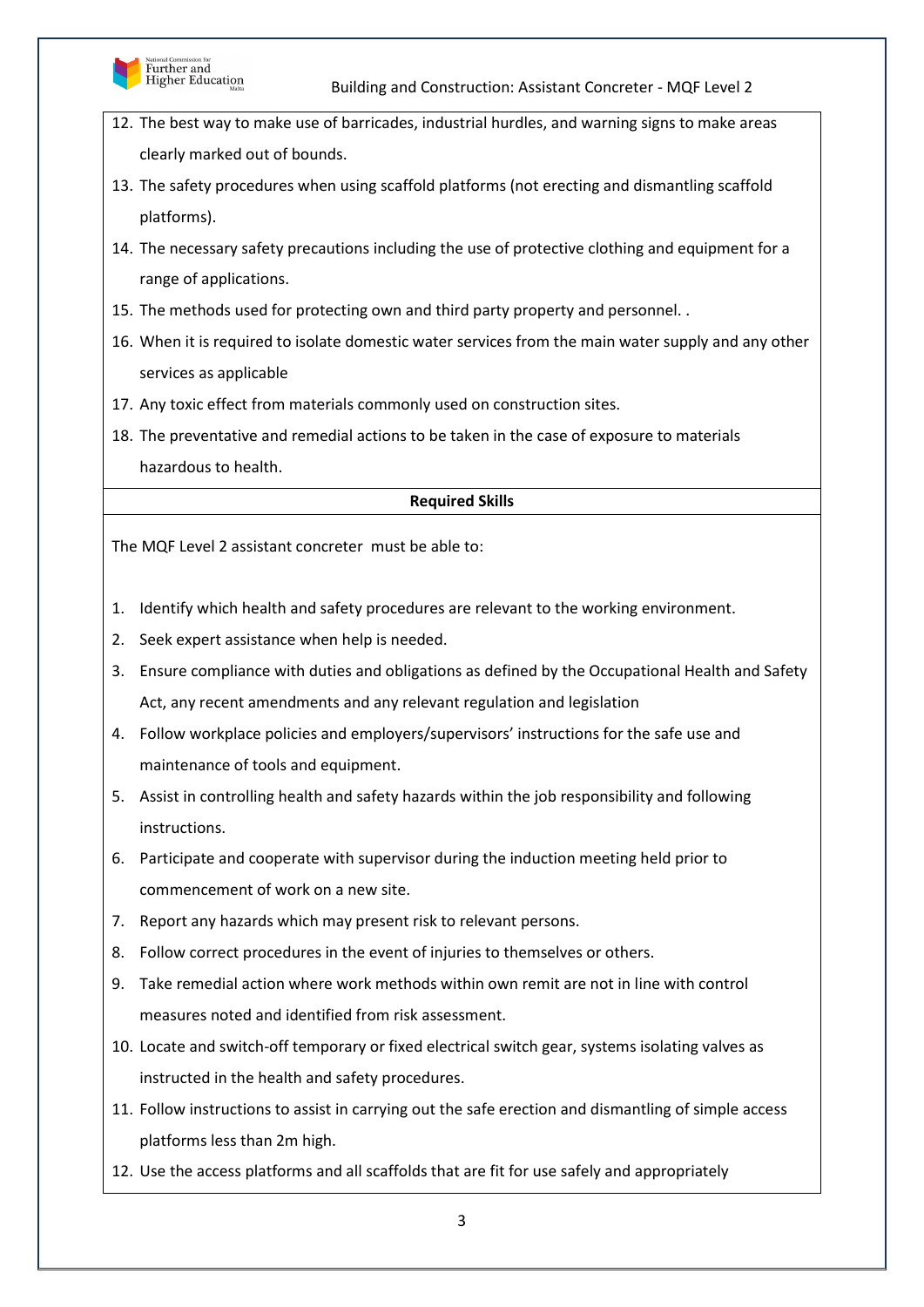

- 13. Set up safety barriers around a work environment hazard to protect colleagues and members of the public following instructions.
- 14. Use protective clothing and safety equipment according to specifications and following instructions.
- 15. Use, handle and store materials hazardous to health in a safe manner following instructions.
- 16. Read, interpret and follow instructions to install warning signs and sets up safety barriers, around working areas.
- 17. Monitor own work place and maintain good housekeeping whilst keeping it free from hazards.
- 18. Communicate properly with colleagues and supervisors.
- 19. Identify and inform supervisors and colleagues of any unfamiliar or unpredictable situations.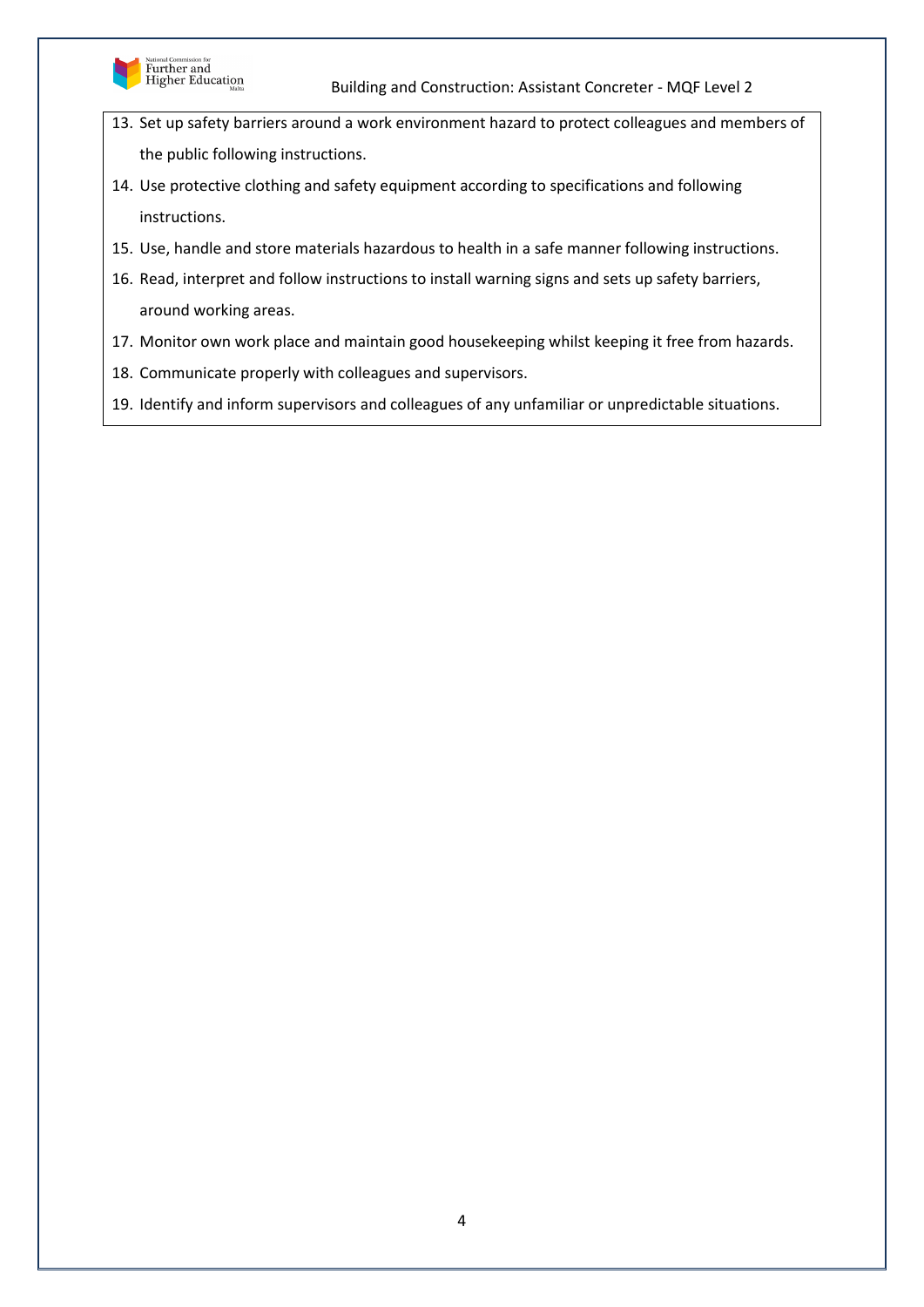

# **CL202 - Systems, Equipment and Components**

This unit is about identifying the different materials for specific applications based on their technical properties as commonly used in the workplace. The person occupying this position needs to have the knowledge and skills to follow typical workplace systems and to know the importance that these have on quality assurance procedures.

# **Performance Criteria**

The candidate must have the necessary knowledge and skills to:

- 1. Distinguish between the types and grades of cements and aggregates available in the workplace;
- 2. Assist in keeping records of the quantity of materials used in day to day work;
- 3. Assist in organising stores and production facilities;
- 4. Assist in keeping plant, tools and equipment organised;
- 5. Identify requirements regarding contraction, isolation and construction joints;
- 6. Distinguish between common admixtures

# **Required Knowledge**

The MQF Level 2 assistant concreter must know and state:

- 1. The common concrete mix particular characteristics based on site constraints;
- 2. The basics of environmental management within the work place;
- 3. Work place recording systems;
- 4. Employer procedures regarding final decisions and work permits;
- 5. Environmental regulatory requirements and project environmental plans including equipment specifications dedicated for such tasks;
- 6. Routine checking procedures for accuracy checks;
- 7. Work place storage methods;
- 8. Common procedures and materials regarding contraction, isolation and construction joints;

# **Required Skills**

- 1. Follow schedules specifying 'concrete-pours' phases;
- 2. Select the different types of common cements and aggregates;
- 3. Cooperate with superiors in the implementation of the work plan and the project environmental plan;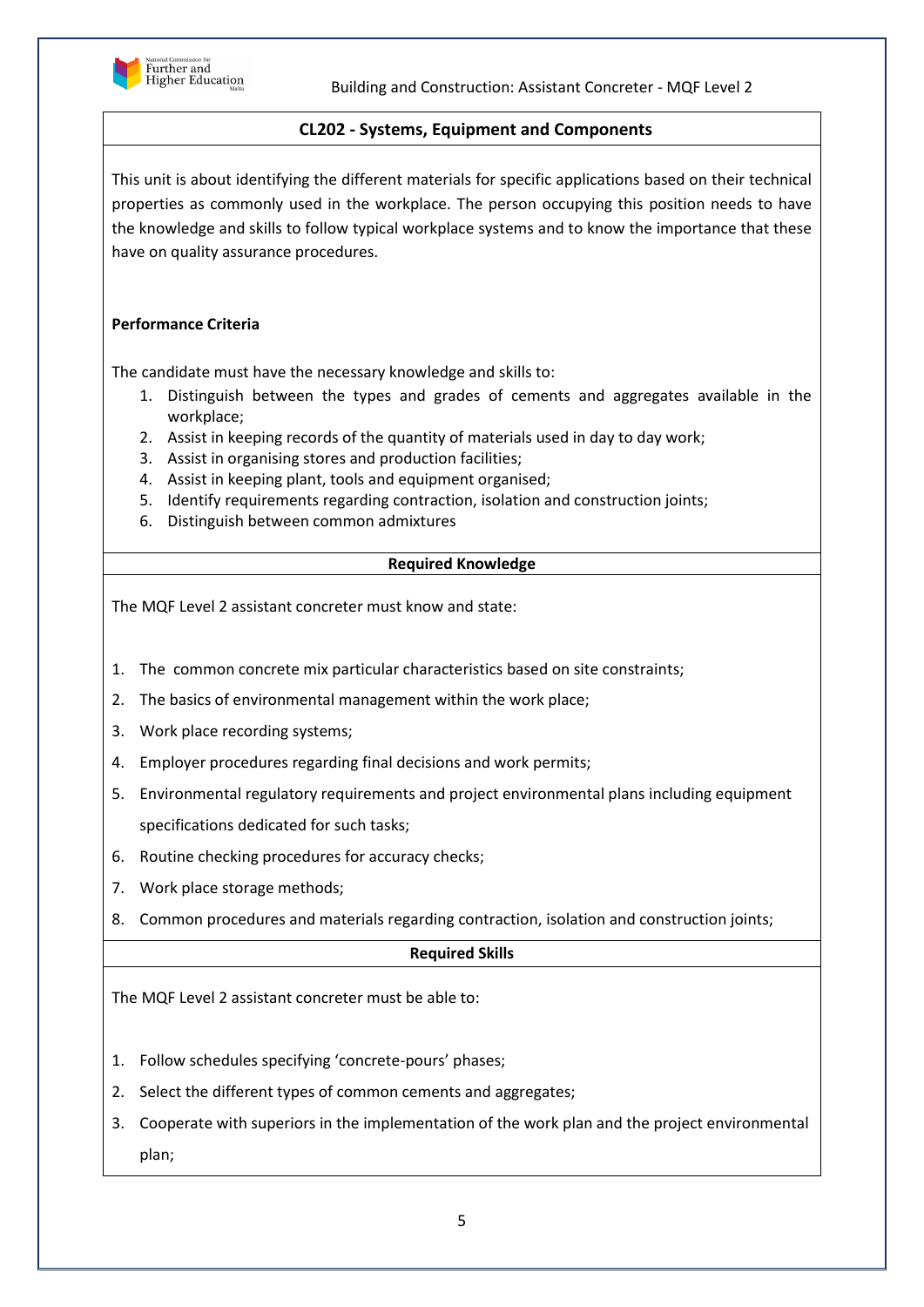

Building and Construction: Assistant Concreter - MQF Level 2

- 4. Communication skills to work with colleagues in a civil engineering environment;
- 5. Distinguish site areas categories by required concrete grades;
- 6. Assist to handle and cast concrete in the preferred method;
- 7. Assist in the preparation of contraction, isolation and construction joints following instructions;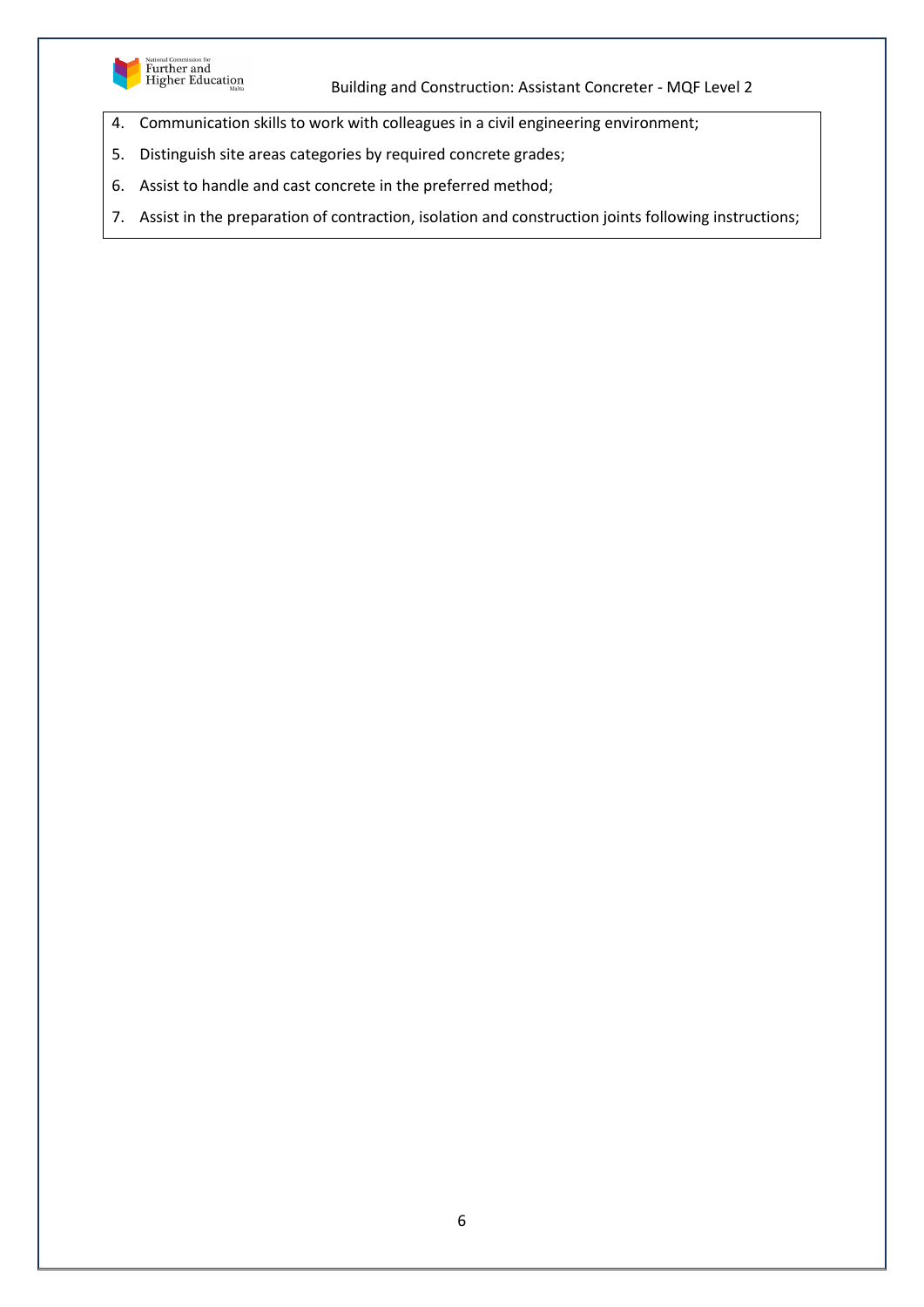

# **CL203 - Reading of Drawings and Calculations**

This unit deals with basic knowledge and awareness about views, sections and general civil engineering drawings to assist in extracting measurements to calculate quantities in preparation of material orders and costings.

# **Performance Criteria**

The candidate must have the necessary knowledge and skills to:

- 1. Assist in the checking for accuracy using leveling tools and equipment;
- 2. Read simplified construction and civil engineering site and building drawing;
- 3. Read simplified and common materials specifications;
- 4. Read and interpret simplified and common assembly drawings of shutters and form work;
- 5. Assist in calculating concrete weight using factors, area and volumes;
- 6. Recognize common concrete mix ratios by weight and volume;

#### **Required Knowledge**

The MQF Level 2 assistant concreter must know and state:

- 1. The basics of common environmental practices within the concrete industry;
- 2. Common concrete industry standards;
- 3. Scales, ratios and percentages;
- 4. Common drawings annotations used for levels, gradients and bearings;
- 5. Basic scientific parameters as used in digital calculators;
- 6. Basic tolerances accepted in construction and civil engineering projects especially concrete floor finish tolerances;
- 7. The techniques to produce manual simplified side sketches;
- 8. A selection of metric units of measurements

#### **Required Skills**

- 1. Assist in the calculations regarding levels and measurements;
- 2. Assist in the calculations of areas, volumes to be concreted;
- 3. Assist in collecting measurements of routine data associated with levelling procedures;
- 4. Convert between units of measurements: meters; centimetres and millimetres;
- 5. Use calculators and digital measuring instruments to measure linear and angular measurements;
- 6. Follow calculations to convert between tonnes to Kilograms and millilitres to litres;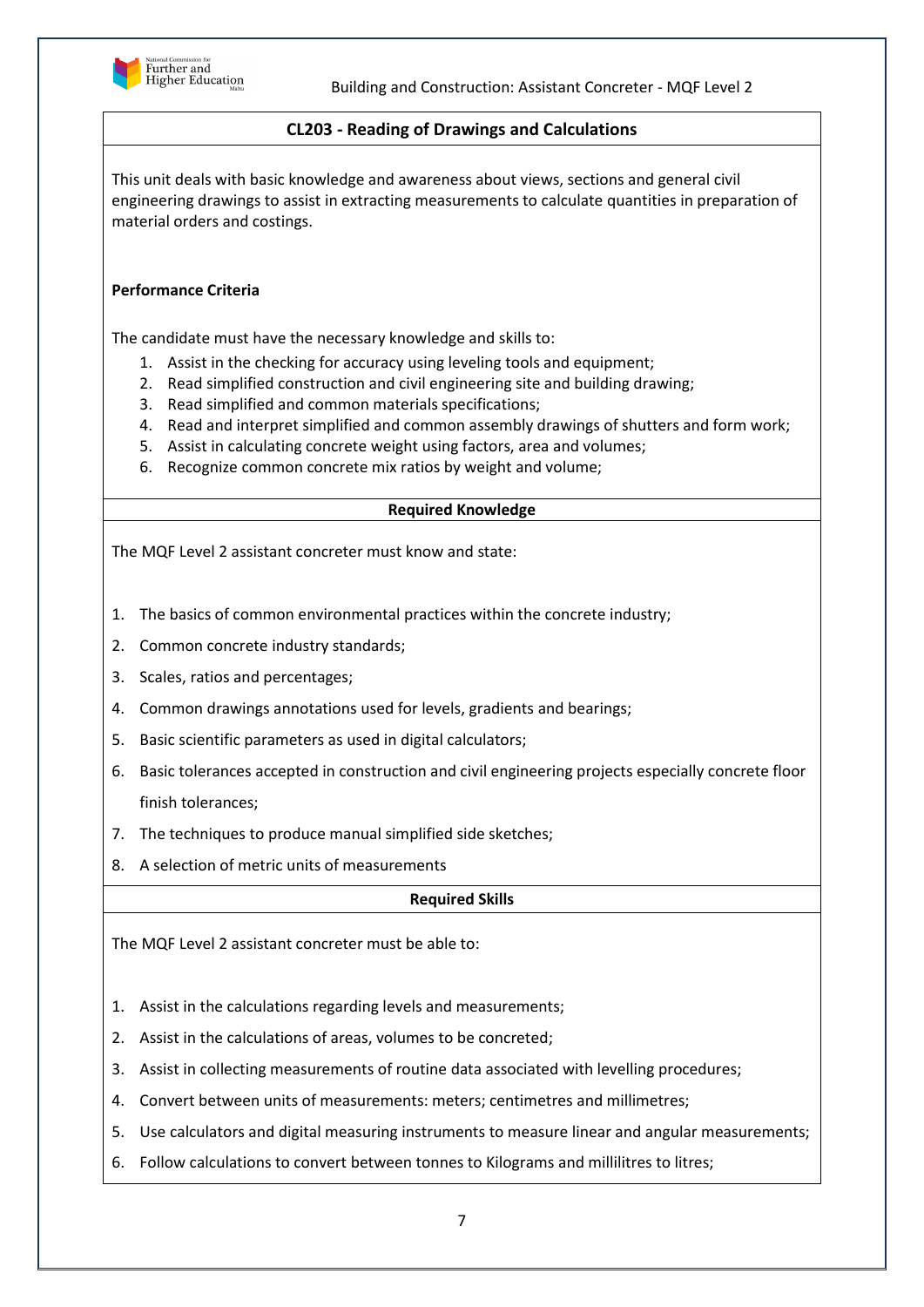

# **CL204 - Concrete Ordering and Casting**

This Unit is about using tools and equipment to pour concrete and to assist in finishing it to contract specifications within the tolerances specified and following instructions.

## **Performance Criteria**

The candidate must have the necessary knowledge and skills to:

- 1. Clean, check, maintain and store plant, tools and equipment according to manufacturer recommendations and work practices;
- 2. Remove and dispose unwanted materials according to project environmental policy as indicated by supervisors;
- 3. Assist in marking levels and prepare to pour concrete in horizontal layers;
- 4. Take necessary measures to keep the vertical drop of concrete within recommended practices and to transport concrete by chute/ wheelbarrow appropriately;
- 5. Check that bar chairs and spacers are positioned in accordance with drawings and specifications;
- 6. Use the recommended compaction or vibration equipment as stipulated in the procedures;
- 7. Assist as instructed in keeping measurements to adjust orders as concrete is being poured;
- 8. Assist in the draining and de-watering of site;
- 9. Assist in the use of levelling devices to confirm level of poured concrete;
- 10. Carry out screeding of concrete;
- 11. Assist in taking samples of delivered concrete;
- 12. Assist in the concrete curing procedures including protection from damage and pollution;
- 13. Assist in the keeping of records to document the curing process as defined in the work place procedures;
- 14. Remove screeding lines and surface inaccuracies with the use of bull floats;
- 15. Monitor the concrete surface during curing for bleed water to apply manual and mechanical troweling;
- 16. Assist in assembling and servicing moulds, and demoulding products of precast concrete;
- 17. Assist in carrying out remedial work on concrete;
- 18. Read and recognize workplace drawings and specifications;
- 19. Contribute to improve work activities;
- 20. Recognise the roles and responsibility of others;
- 21. Prepare control joints, finish edges and trowel concrete to specifications as instructed;

#### **Required Knowledge**

The MQF Level 2 assistant concreter must know and state:

- 1. Various procedures to calculate materials requirements;
- 2. Environmentally friendly waste management procedures;
- 3. Material storage work place practices;
- 4. Various properties of common concrete including quality requirements affected by method and environment ambient conditions when pouring;